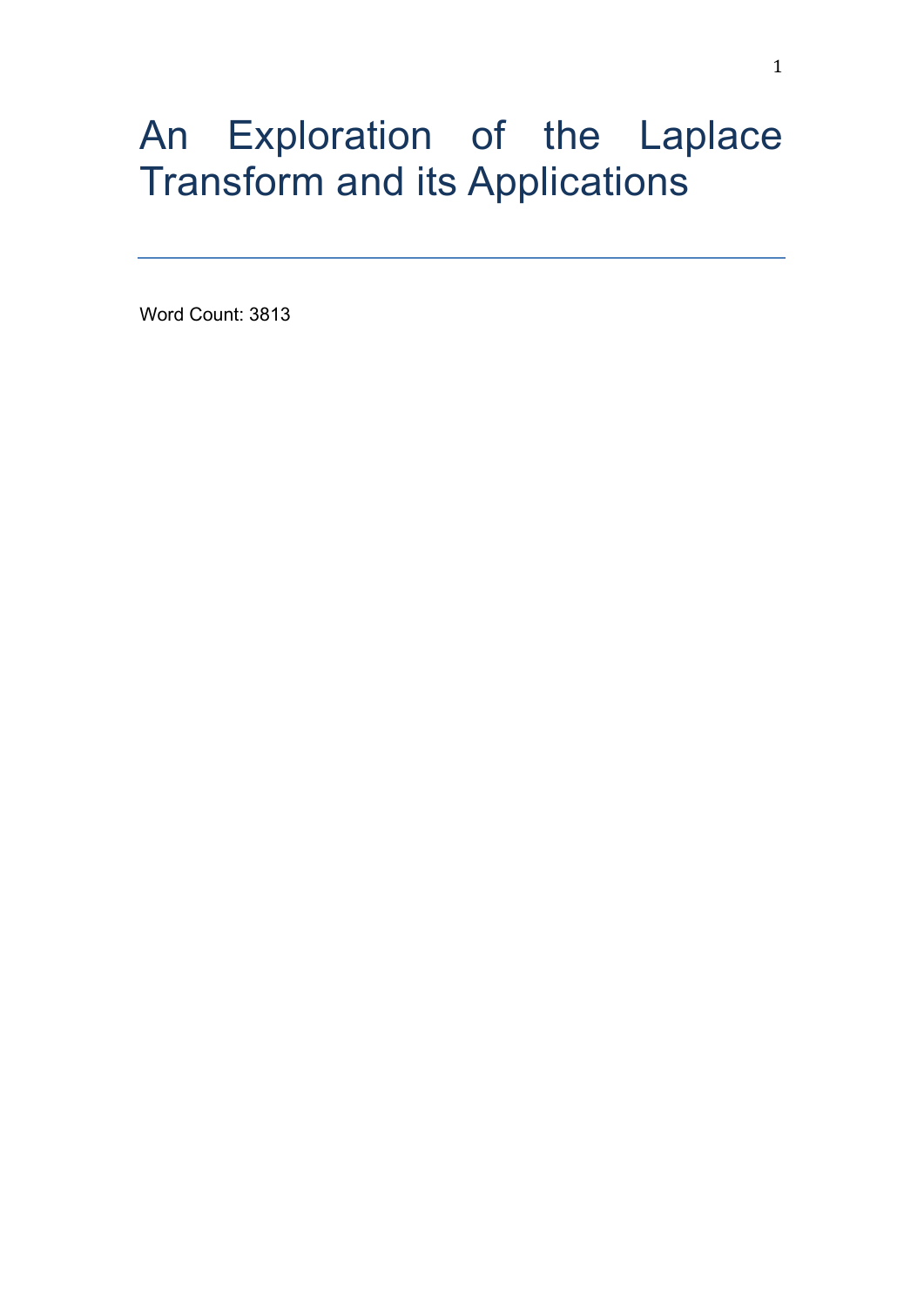## **Table of Contents**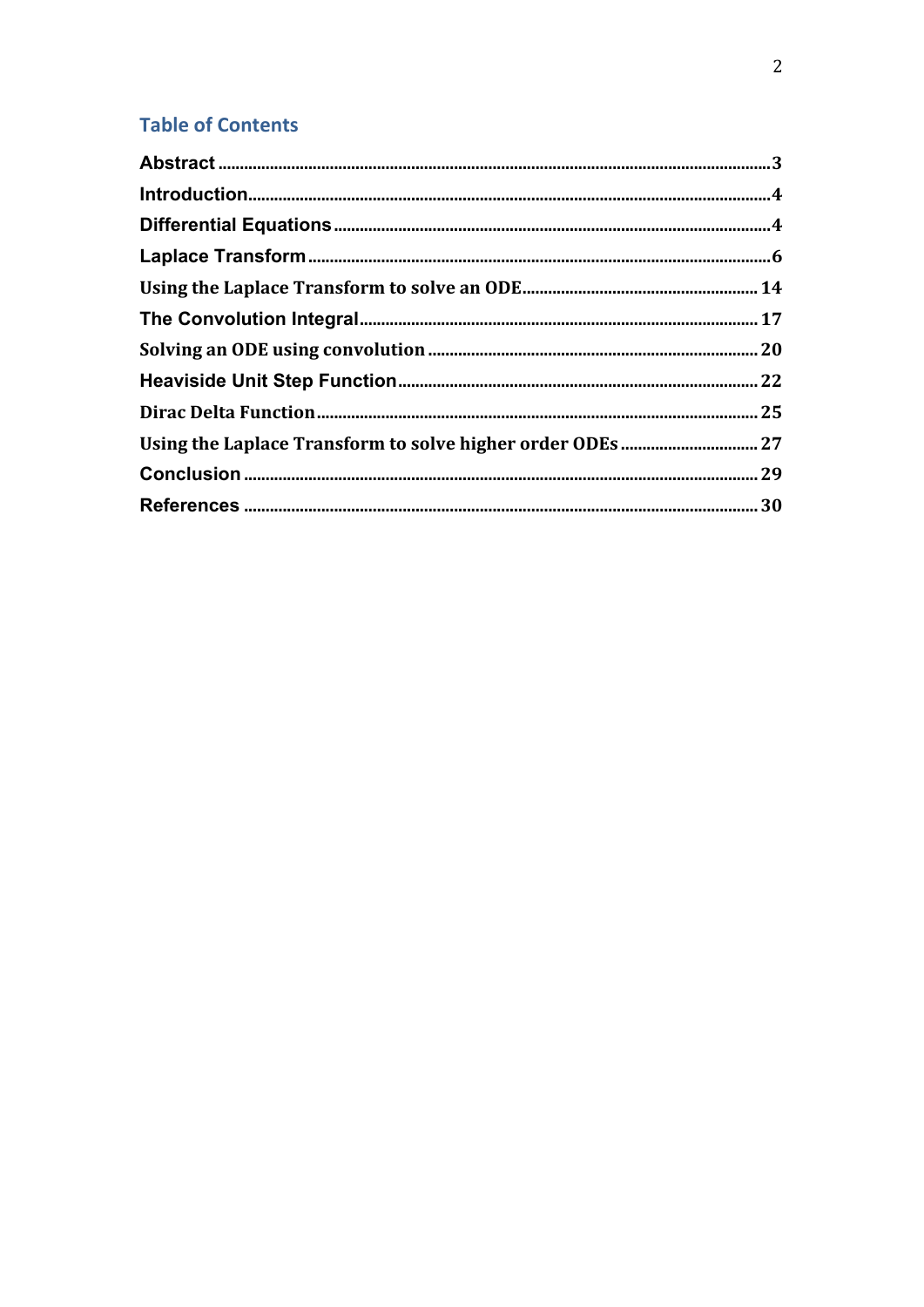## **Abstract**

The research question which is under investigation is: How is the Laplace transform more effective when it comes to solving differential equations? A range of sources were consulted and examples are shown to introduce the reader to the Laplace transform and its applications in solving Ordinary Differential Equations (ODEs).